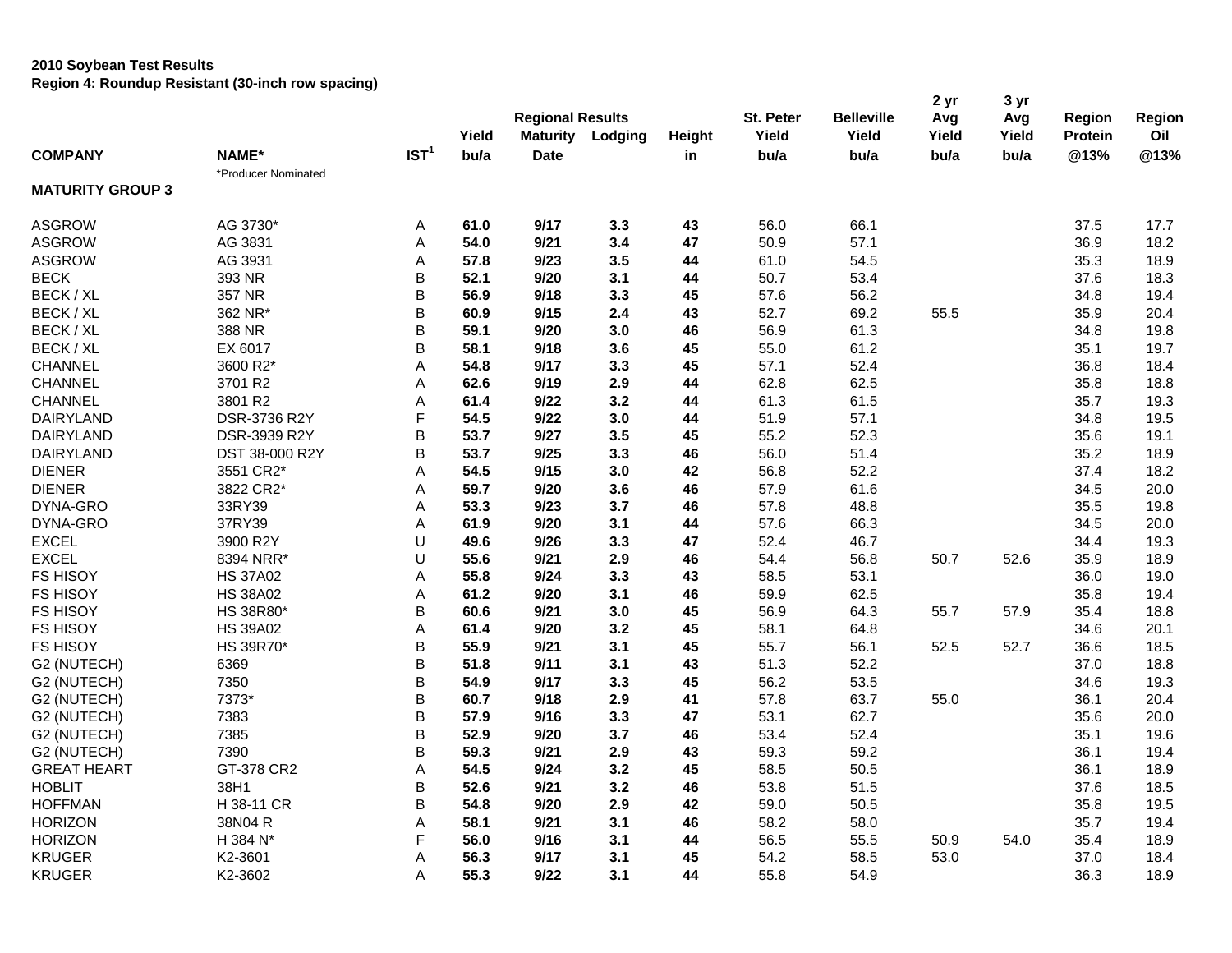|                         |                     |                  | Yield | <b>Regional Results</b><br><b>Maturity</b> | Lodging | Height      | St. Peter<br>Yield | <b>Belleville</b><br>Yield | 2 yr<br>Avg<br>Yield | 3 yr<br>Avg<br>Yield | Region<br><b>Protein</b> | Region<br>Oil |
|-------------------------|---------------------|------------------|-------|--------------------------------------------|---------|-------------|--------------------|----------------------------|----------------------|----------------------|--------------------------|---------------|
| <b>COMPANY</b>          | <b>NAME*</b>        | IST <sup>1</sup> | bu/a  | Date                                       |         | in          | bu/a               | bu/a                       | bu/a                 | bu/a                 | @13%                     | @13%          |
|                         | *Producer Nominated |                  |       |                                            |         |             |                    |                            |                      |                      |                          |               |
| <b>KRUGER</b>           | K2-3801             | Α                | 61.3  | 9/19                                       | 3.3     | 46          | 56.6               | 65.9                       | 55.0                 |                      | 36.3                     | 18.1          |
| <b>KRUGER</b>           | K2-3802             | Α                | 59.2  | 9/20                                       | 3.1     | 45          | 59.8               | 58.7                       |                      |                      | 35.9                     | 19.4          |
| <b>KRUGER</b>           | K2-3901             | Α                | 61.4  | 9/25                                       | 3.2     | 45          | 56.2               | 66.7                       | 56.8                 |                      | 36.0                     | 18.6          |
| <b>KRUGER</b>           | K2-3902             | Α                | 63.1  | 9/22                                       | 3.4     | 44          | 58.3               | 67.9                       |                      |                      | 34.5                     | 20.0          |
| <b>LEWIS</b>            | 381 R2              | А                | 59.0  | 9/20                                       | 2.8     | 44          | 56.4               | 61.6                       |                      |                      | 35.9                     | 19.2          |
| LEWIS                   | 3909*               | B                | 60.3  | 9/22                                       | 3.3     | 48          | 59.6               | 60.9                       | 56.5                 | 58.8                 | 36.2                     | 19.1          |
| <b>MAVRICK</b>          | 5394 RR*            | U                | 59.4  | 9/25                                       | 3.0     | 47          | 56.9               | 62.0                       | 53.4                 |                      | 35.6                     | 19.1          |
| <b>MYCOGEN</b>          | 5N370 RR            | В                | 59.4  | 9/19                                       | 3.3     | 45          | 56.8               | 62.1                       | 53.2                 |                      | 36.8                     | 18.6          |
| <b>NUTECH</b>           | 7359                | B                | 62.5  | 9/18                                       | 3.6     | 42          | 59.5               | 65.6                       | 58.4                 |                      | 36.1                     | 19.6          |
| <b>NUTECH</b>           | 7379*               | B                | 54.4  | 9/20                                       | 2.9     | 44          | 55.1               | 53.6                       |                      |                      | 36.0                     | 18.8          |
| <b>NUTECH</b>           | 7388                | B                | 60.7  | 9/17                                       | 3.3     | 44          | 59.5               | 61.8                       |                      |                      | 35.6                     | 19.5          |
| <b>NUTECH</b>           | 7399*               | B                | 59.8  | 9/21                                       | 3.1     | 47          | 58.5               | 61.0                       | 54.1                 |                      | 36.5                     | 18.3          |
| <b>PIONEER</b>          | 92Y80*              | B                | 54.4  | 9/11                                       | 3.6     | 40          | 55.6               | 53.3                       |                      |                      | 38.6                     | 18.9          |
| <b>PIONEER</b>          | 93M42*              | B                | 58.5  | 9/15                                       | 3.0     | 48          | 53.4               | 63.6                       | 51.9                 | 55.2                 | 37.4                     | 18.7          |
| <b>PIONEER</b>          | 93M61*              | B                | 56.8  | 9/16                                       | 2.9     | 41          | 54.5               | 59.0                       | 53.5                 | 54.0                 | 35.5                     | 19.6          |
| <b>PIONEER</b>          | 93Y40*              | B                | 61.0  | 9/15                                       | 3.5     | 44          | 59.9               | 62.2                       |                      |                      | 36.0                     | 19.6          |
| <b>PIONEER</b>          | 93Y51*              | B                | 57.0  | 9/19                                       | 2.9     | 45          | 54.3               | 59.8                       | 52.6                 |                      | 35.6                     | 19.9          |
| <b>PIONEER</b>          | 93Y70*              | B                | 62.3  | 9/16                                       | 3.0     | 49          | 57.4               | 67.1                       | 55.8                 | 57.7                 | 34.5                     | 19.4          |
| <b>PIONEER</b>          | 93Y91*              | B                | 59.0  | 9/21                                       | 3.4     | 47          | 58.3               | 59.8                       | 54.0                 |                      | 36.0                     | 19.9          |
| <b>PIONEER</b>          | 93Y92*              | В                | 61.6  | 9/22                                       | 3.5     | 46          | 62.5               | 60.7                       | 55.6                 |                      | 35.0                     | 19.4          |
| POWER PLUS              | 36A1                | B                | 59.1  | 9/20                                       | 2.5     | 47          | 59.4               | 58.8                       |                      |                      | 35.0                     | 20.1          |
| POWER PLUS              | 37T1                | B                | 58.3  | 9/21                                       | 3.0     | 45          | 62.5               | 54.1                       |                      |                      | 36.3                     | 19.3          |
| <b>STINE</b>            | 3522-4*             | В                | 61.8  | 9/17                                       | 3.9     | 41          | 64.1               | 59.6                       |                      |                      | 36.3                     | 19.5          |
| <b>STINE</b>            | 35RA02*             | B                | 57.7  | 9/17                                       | 3.1     | 47          | 59.8               | 55.6                       |                      |                      | 36.6                     | 18.5          |
| <b>STINE</b>            | 3923-4*             | B                | 60.9  | 9/19                                       | 3.1     | 42          | 57.5               | 64.2                       | 54.9                 |                      | 35.3                     | 19.7          |
| <b>STINE</b>            | 39RA20*             | B                | 53.1  | 9/18                                       | 3.0     | 47          | 57.4               | 48.8                       |                      |                      | 36.3                     | 18.2          |
| <b>STONE SEED GROUP</b> | 2R3701              | A                | 62.2  | 9/17                                       | 3.3     | 46          | 61.1               | 63.3                       |                      |                      | 36.3                     | 19.1          |
| STONE SEED GROUP        | 2R3801              | A                | 60.0  | 9/20                                       | 3.2     | 46          | 56.7               | 63.3                       |                      |                      | 36.0                     | 19.2          |
|                         | <b>AVERAGE</b>      |                  | 57.9  | 9/19                                       | 3.2     | 45          | 57.1               | 58.7                       | 54.2                 | 55.4                 | 35.9                     | 19.2          |
|                         | L.S.D. 25% LEVEL    |                  | 4.6   |                                            | 0.3     | $\mathbf 2$ | 3.1                | 4.9                        |                      |                      | 0.38                     | 0.32          |
|                         | COEFF. OF VAR. (%)  |                  | 11.9  |                                            | 14.7    | 6           | 5.8                | 8.8                        |                      |                      | 1.6                      | 2.5           |
| <b>MATURITY GROUP 4</b> |                     |                  |       |                                            |         |             |                    |                            |                      |                      |                          |               |
| <b>ASGROW</b>           | AG 4031             | Α                | 57.8  | 9/21                                       | 3.0     | 43          | 59.9               | 55.8                       |                      |                      | 36.7                     | 18.5          |
| <b>ASGROW</b>           | AG 4130             | Α                | 57.0  | 9/25                                       | 3.1     | 45          | 59.0               | 54.9                       |                      |                      | 35.1                     | 19.1          |
| <b>ASGROW</b>           | AG 4531             | A                | 52.4  | 10/3                                       | 2.9     | 45          | 54.3               | 50.5                       |                      |                      | 36.3                     | 18.6          |
| <b>BAKER</b>            | 4295 NRRSTS         | U                | 55.8  | 9/26                                       | 2.8     | 45          | 53.4               | 58.2                       | 52.2                 |                      | 34.0                     | 19.8          |
| <b>BAKER</b>            | 4495 NRRSTS         | U                | 60.2  | 9/24                                       | 2.8     | 42          | 59.7               | 60.6                       | 54.1                 | 57.7                 | 35.5                     | 19.3          |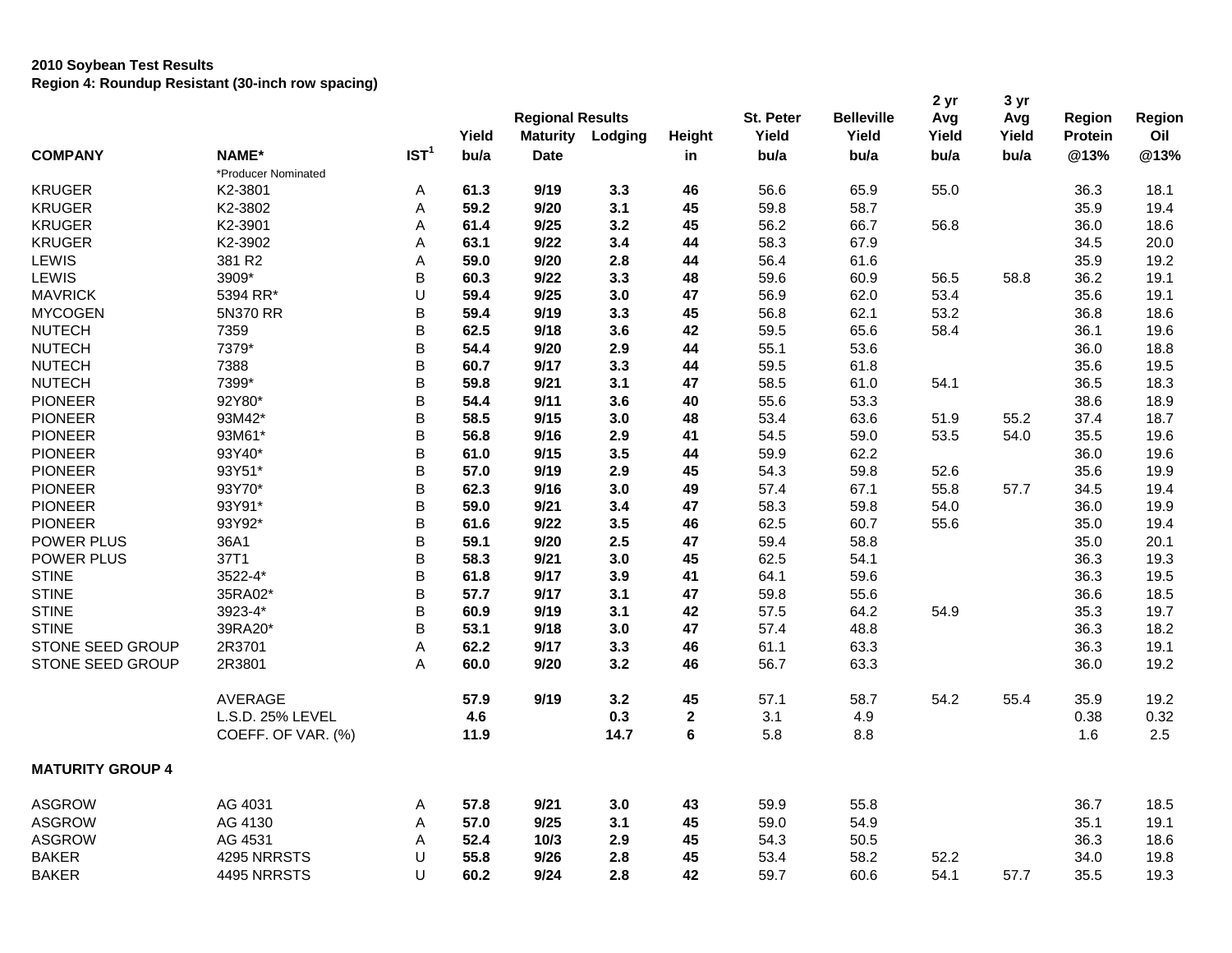|                    |                     |                  | Yield | <b>Regional Results</b><br><b>Maturity</b> | Lodging | Height | St. Peter<br>Yield | <b>Belleville</b><br>Yield | 2 yr<br>Avg<br>Yield | 3 yr<br>Avg<br>Yield | Region<br><b>Protein</b> | Region<br>Oil |
|--------------------|---------------------|------------------|-------|--------------------------------------------|---------|--------|--------------------|----------------------------|----------------------|----------------------|--------------------------|---------------|
| <b>COMPANY</b>     | NAME*               | IST <sup>1</sup> | bu/a  | <b>Date</b>                                |         | in     | bu/a               | bu/a                       | bu/a                 | bu/a                 | @13%                     | @13%          |
|                    | *Producer Nominated |                  |       |                                            |         |        |                    |                            |                      |                      |                          |               |
| <b>BAKER</b>       | 4795 NRRSTS         | U                | 58.4  | 9/29                                       | 2.9     | 49     | 59.9               | 57.0                       | 51.4                 | 54.7                 | 35.2                     | 19.6          |
| <b>BAKER</b>       | 4825 NRR            | U                | 58.6  | 10/5                                       | 3.2     | 50     | 58.7               | 58.5                       |                      |                      | 35.7                     | 18.7          |
| <b>BECK</b>        | 445 NR              | B                | 55.5  | 9/24                                       | 2.5     | 42     | 53.0               | 58.0                       | 53.9                 | 56.9                 | 35.5                     | 19.3          |
| <b>BECK</b>        | 451 NR              | B                | 59.5  | 9/30                                       | 3.6     | 48     | 63.4               | 55.6                       |                      |                      | 35.1                     | 19.5          |
| BECK / XL          | 400 NR*             | B                | 60.8  | 9/22                                       | 3.5     | 48     | 58.0               | 63.5                       | 54.5                 |                      | 36.0                     | 18.9          |
| BECK / XL          | 432 NR              | B                | 64.8  | 9/27                                       | 2.6     | 42     | 63.2               | 66.3                       |                      |                      | 35.7                     | 19.3          |
| BECK / XL          | 466 NR              | B                | 58.3  | $10/1$                                     | 3.1     | 53     | 55.5               | 61.2                       |                      |                      | 36.0                     | 18.5          |
| CHANNEL            | 4000 R2             | Α                | 64.4  | 9/26                                       | 2.8     | 48     | 61.1               | 67.8                       | 58.7                 |                      | 36.1                     | 18.3          |
| <b>DAIRYLAND</b>   | DSR-4242 R2Y        | B                | 58.9  | $10/2$                                     | 3.3     | 49     | 55.6               | 62.2                       |                      |                      | 35.7                     | 18.3          |
| <b>DIENER</b>      | 4001 CR2*           | Α                | 64.0  | 9/26                                       | 2.9     | 49     | 55.6               | 72.4                       |                      |                      | 36.1                     | 18.2          |
| DYNA-GRO           | 32RY40              | Α                | 53.7  | 9/30                                       | 3.3     | 49     | 51.8               | 55.6                       |                      |                      | 35.2                     | 18.8          |
| DYNA-GRO           | 36C44               | B                | 60.3  | 9/28                                       | 2.8     | 43     | 58.5               | 62.2                       | 55.5                 | 58.9                 | 35.4                     | 19.4          |
| DYNA-GRO           | 38RY45              | Α                | 59.2  | 9/28                                       | 2.8     | 47     | 57.6               | 60.9                       |                      |                      | 35.7                     | 18.9          |
| <b>EXCEL</b>       | 4100 NNR2Y          | U                | 53.5  | 9/29                                       | 3.1     | 48     | 55.5               | 51.6                       |                      |                      | 35.7                     | 18.4          |
| <b>EXCEL</b>       | 4200 NR2Y           | B                | 58.4  | 10/2                                       | 3.4     | 50     | 58.6               | 58.1                       |                      |                      | 35.9                     | 18.2          |
| <b>EXCEL</b>       | 8402 NNRR*          | U                | 54.7  | 9/28                                       | 3.3     | 45     | 52.7               | 56.6                       | 49.8                 |                      | 34.7                     | 19.5          |
| <b>EXCEL</b>       | 8427 NRRSTS*        | U                | 56.8  | 9/22                                       | 2.8     | 40     | 55.0               | 58.6                       |                      |                      | 34.8                     | 19.8          |
| <b>EXCEL</b>       | 8442 NRR*           | B                | 56.9  | 9/29                                       | 3.7     | 49     | 57.2               | 56.6                       |                      |                      | 36.0                     | 19.2          |
| <b>EXCEL</b>       | <b>8486 NNRR</b>    | B                | 57.2  | 10/5                                       | 3.2     | 47     | 54.7               | 59.8                       |                      |                      | 36.2                     | 18.6          |
| <b>FS HISOY</b>    | <b>HS 40A02</b>     | Α                | 58.0  | 9/25                                       | 3.5     | 48     | 60.4               | 55.7                       |                      |                      | 35.4                     | 19.7          |
| <b>FS HISOY</b>    | <b>HS 42A02</b>     | А                | 55.0  | 9/28                                       | 2.9     | 43     | 58.8               | 51.2                       |                      |                      | 35.2                     | 19.1          |
| <b>FS HISOY</b>    | <b>HS 4366</b>      | B                | 59.8  | 9/26                                       | 3.0     | 44     | 61.0               | 58.7                       | 52.6                 | 55.4                 | 36.3                     | 19.2          |
| <b>FS HISOY</b>    | <b>HS 44A02</b>     | Α                | 59.0  | 10/2                                       | 3.2     | 47     | 59.4               | 58.7                       |                      |                      | 35.9                     | 18.3          |
| <b>FS HISOY</b>    | <b>HS 45A02</b>     | A                | 62.9  | 9/27                                       | 2.3     | 47     | 59.4               | 66.3                       |                      |                      | 35.3                     | 19.0          |
| <b>FS HISOY</b>    | HS 45T70*           | B                | 57.8  | 9/28                                       | 2.9     | 42     | 59.5               | 56.1                       | 56.1                 | 59.2                 | 35.3                     | 19.6          |
| <b>FS HISOY</b>    | <b>HS 47A02</b>     | А                | 64.9  | 10/3                                       | 3.3     | 52     | 63.8               | 66.1                       |                      |                      | 36.5                     | 19.1          |
| <b>FS HISOY</b>    | HS 47A91*           | Α                | 56.1  | 9/30                                       | 3.0     | 45     | 57.3               | 54.9                       |                      |                      | 36.1                     | 18.6          |
| <b>FS HISOY</b>    | <b>HS 48R70*</b>    | B                | 59.4  | 10/3                                       | 3.0     | 49     | 56.1               | 62.6                       | 53.5                 | 57.5                 | 34.7                     | 19.4          |
| G2 (NUTECH)        | 7420                | B                | 60.8  | 9/26                                       | 3.4     | 46     | 56.1               | 65.4                       |                      |                      | 35.6                     | 19.7          |
| G2 (NUTECH)        | 7438                | B                | 56.2  | 9/24                                       | 3.6     | 50     | 57.9               | 54.6                       |                      |                      | 35.5                     | 19.7          |
| G2 (NUTECH)        | 7439 S              | B                | 61.3  | 9/24                                       | 3.0     | 43     | 60.5               | 62.2                       | 59.1                 |                      | 35.4                     | 19.4          |
| G2 (NUTECH)        | 7460                | B                | 58.7  | 9/30                                       | 3.2     | 51     | 58.6               | 58.9                       |                      |                      | 36.2                     | 18.4          |
| G2 (NUTECH)        | 7490                | B                | 60.1  | 9/29                                       | 2.7     | 45     | 63.4               | 56.8                       |                      |                      | 37.6                     | 18.7          |
| <b>GREAT HEART</b> | GT-470 R2           | Α                | 54.6  | 9/30                                       | 3.0     | 46     | 53.5               | 55.6                       |                      |                      | 35.8                     | 18.8          |
| <b>HOFFMAN</b>     | H 40-10 CR          | B                | 56.3  | 9/24                                       | 3.1     | 44     | 58.6               | 54.0                       | 52.7                 |                      | 35.3                     | 19.6          |
| <b>HOFFMAN</b>     | H 43-09 CR          | B                | 54.4  | 9/29                                       | 3.6     | 45     | 55.0               | 53.7                       |                      |                      | 36.2                     | 19.2          |
| <b>HOFFMAN</b>     | H 46-09 CR          | B                | 56.7  | 10/1                                       | 2.7     | 50     | 57.0               | 56.5                       | 50.6                 |                      | 35.6                     | 19.6          |
| <b>HOFFMAN</b>     | H 46-11 CR          | B                | 56.8  | 9/27                                       | 3.7     | 47     | 58.3               | 55.3                       |                      |                      | 35.6                     | 19.3          |
| <b>HOFFMAN</b>     | H 48-10 CR          | B                | 54.3  | 10/6                                       | 3.6     | 45     | 54.7               | 53.9                       | 51.0                 |                      | 37.9                     | 18.1          |
| <b>HORIZON</b>     | 40N15 R*            | A                | 58.6  | 9/23                                       | 2.8     | 43     | 60.4               | 56.9                       | 53.2                 |                      | 35.9                     | 18.8          |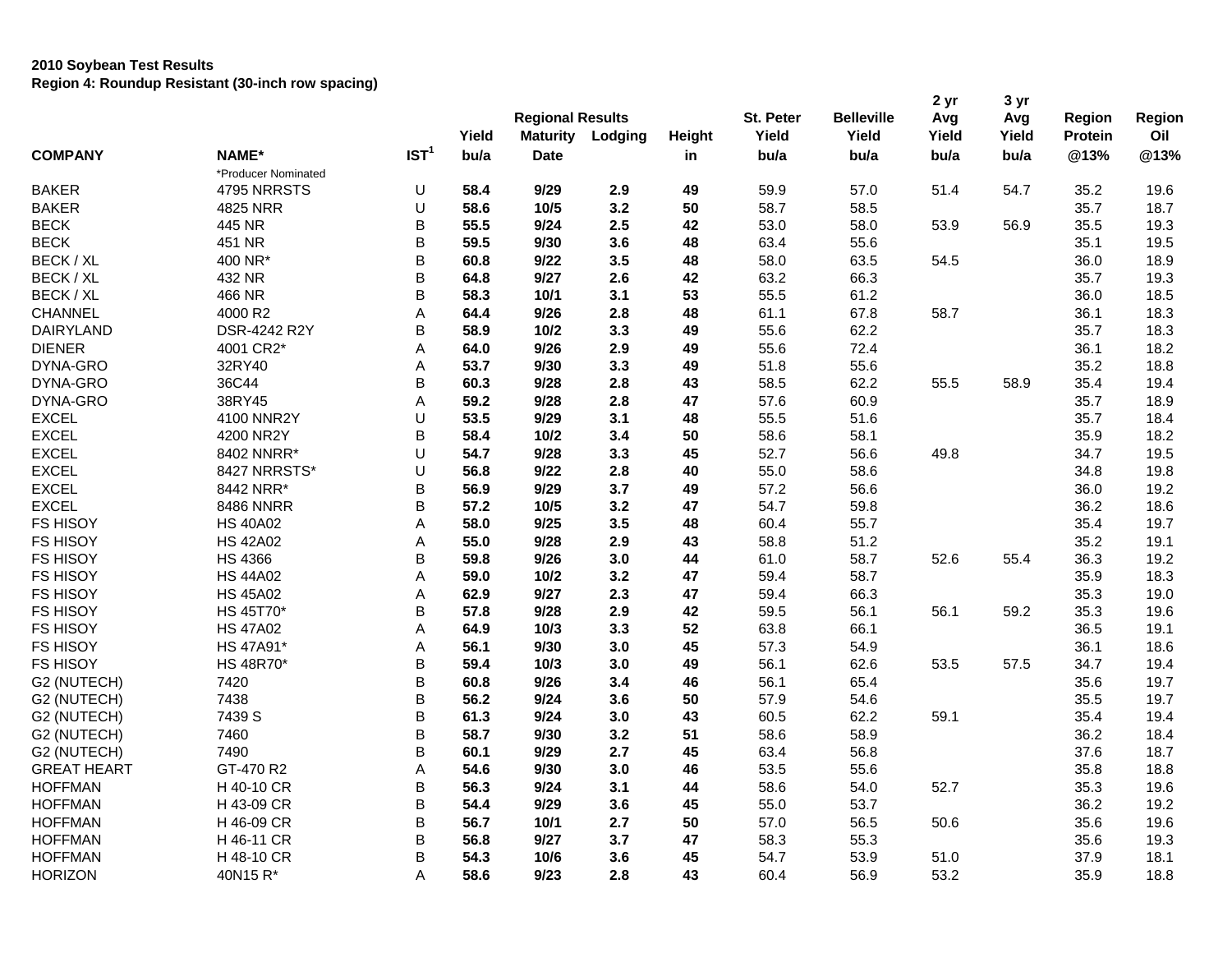|                   |                       |                  | Yield | <b>Regional Results</b><br><b>Maturity</b> | Lodging | Height | St. Peter<br>Yield | <b>Belleville</b><br>Yield | 2 yr<br>Avg<br>Yield | 3 yr<br>Avg<br>Yield | Region<br><b>Protein</b> | Region<br>Oil |
|-------------------|-----------------------|------------------|-------|--------------------------------------------|---------|--------|--------------------|----------------------------|----------------------|----------------------|--------------------------|---------------|
| <b>COMPANY</b>    | NAME*                 | IST <sup>1</sup> | bu/a  | <b>Date</b>                                |         | in     | bu/a               | bu/a                       | bu/a                 | bu/a                 | @13%                     | @13%          |
|                   | *Producer Nominated   |                  |       |                                            |         |        |                    |                            |                      |                      |                          |               |
| <b>HORIZON</b>    | 41N54 R               | Α                | 49.7  | 9/29                                       | 3.4     | 47     | 53.0               | 46.5                       |                      |                      | 35.3                     | 18.8          |
| <b>HORIZON</b>    | H 401 N*              | F                | 55.8  | 9/26                                       | 3.2     | 43     | 56.8               | 54.8                       | 52.9                 | 56.7                 | 35.3                     | 19.7          |
| <b>HORIZON</b>    | H 419 N*              | F                | 55.4  | 9/23                                       | 3.0     | 48     | 51.1               | 59.7                       | 50.9                 | 54.9                 | 36.0                     | 19.4          |
| <b>HORIZON</b>    | H 422 N               | F                | 59.7  | 9/26                                       | 2.6     | 42     | 59.0               | 60.3                       | 52.3                 | 55.1                 | 36.2                     | 19.4          |
| <b>KRUGER</b>     | K2-4101               | A                | 62.4  | 9/22                                       | 3.0     | 49     | 62.5               | 62.4                       |                      |                      | 36.2                     | 18.3          |
| <b>KRUGER</b>     | K2-4201               | Α                | 56.3  | 9/29                                       | 3.4     | 51     | 56.8               | 55.7                       |                      |                      | 35.9                     | 17.8          |
| <b>KRUGER</b>     | K2-4202               | A                | 65.3  | 9/27                                       | 3.1     | 49     | 61.7               | 68.8                       |                      |                      | 35.8                     | 18.3          |
| <b>KRUGER</b>     | K2-4302               | Α                | 59.8  | 9/28                                       | 3.2     | 46     | 58.1               | 61.6                       |                      |                      | 35.3                     | 19.2          |
| <b>KRUGER</b>     | K2-4501               | А                | 54.0  | 10/1                                       | 3.0     | 46     | 58.4               | 49.6                       |                      |                      | 36.1                     | 18.6          |
| <b>KRUGER</b>     | K2-4601               | A                | 59.7  | 9/27                                       | 2.3     | 43     | 56.8               | 62.7                       |                      |                      | 35.1                     | 19.2          |
| <b>KRUGER</b>     | K2-4701               | Α                | 59.3  | 10/4                                       | 3.2     | 48     | 58.2               | 60.4                       |                      |                      | 35.8                     | 18.7          |
| <b>KRUGER</b>     | K-384 RRSCN*          | U                | 62.9  | 9/23                                       | 3.2     | 47     | 63.6               | 62.3                       |                      |                      | 36.1                     | 18.8          |
| <b>KRUGER</b>     | K-439 RRSCN*          | U                | 55.5  | 9/28                                       | 2.7     | 42     | 53.4               | 57.5                       |                      |                      | 35.6                     | 19.3          |
| <b>LEWIS</b>      | 400 R2                | Α                | 60.9  | 9/29                                       | 2.9     | 48     | 56.3               | 65.5                       | 56.1                 |                      | 35.8                     | 18.4          |
| LEWIS             | 411 R2                | A                | 62.3  | 9/24                                       | 3.0     | 48     | 60.3               | 64.4                       |                      |                      | 36.0                     | 18.4          |
| LEWIS             | 421 R <sub>2</sub>    | A                | 57.0  | 9/22                                       | 2.9     | 44     | 59.0               | 55.0                       |                      |                      | 36.8                     | 18.1          |
| <b>MERSCHMAN</b>  | ROOSEVELT 1038RR2Y*   | B                | 59.2  | 9/22                                       | 3.2     | 48     | 58.5               | 60.0                       |                      |                      | 36.2                     | 18.1          |
| <b>MYCOGEN</b>    | 5N411 RR              | B                | 57.5  | 9/24                                       | 2.9     | 43     | 57.5               | 57.4                       |                      |                      | 36.1                     | 19.3          |
| <b>NUTECH</b>     | 7425 S                | B                | 53.1  | 9/27                                       | 3.3     | 44     | 55.9               | 50.2                       | 51.8                 |                      | 35.9                     | 19.6          |
| <b>NUTECH</b>     | 7434                  | B                | 59.4  | 9/26                                       | 2.5     | 41     | 56.9               | 61.9                       | 55.3                 |                      | 35.2                     | 19.5          |
| <b>PIONEER</b>    | 94Y01*                | B                | 64.0  | 9/24                                       | 3.6     | 49     | 62.3               | 65.7                       | 55.9                 | 58.6                 | 34.4                     | 20.1          |
| <b>PIONEER</b>    | 94Y20*                | B                | 58.4  | 9/26                                       | 3.6     | 48     | 57.6               | 59.2                       | 53.1                 | 56.4                 | 36.1                     | 19.6          |
| <b>PIONEER</b>    | 94Y60*                | B                | 58.8  | 9/29                                       | 2.9     | 47     | 60.3               | 57.4                       | 53.9                 | 56.8                 | 37.8                     | 18.6          |
| <b>PIONEER</b>    | 94Y70*                | B                | 60.9  | 9/29                                       | 3.2     | 51     | 57.2               | 64.6                       | 52.0                 | 56.4                 | 34.1                     | 19.6          |
| <b>PIONEER</b>    | 94Y80*                | B                | 62.5  | 10/3                                       | 3.5     | 50     | 62.4               | 62.6                       |                      |                      | 34.9                     | 19.5          |
| <b>POWER PLUS</b> | 40V1                  | B                | 60.1  | 9/26                                       | 3.0     | 50     | 57.0               | 63.3                       |                      |                      | 35.7                     | 19.0          |
| POWER PLUS        | 43D1                  | B                | 57.3  | 9/26                                       | 2.8     | 42     | 58.0               | 56.6                       |                      |                      | 35.5                     | 19.5          |
| SOUTHERN CROSS    | <b>CALEB NRRSTS</b>   | B                | 61.5  | 9/28                                       | 2.8     | 44     | 59.2               | 63.7                       | 55.8                 | 59.1                 | 35.1                     | 19.6          |
| SOUTHERN CROSS    | <b>ELAM NRR2YSTS</b>  | A                | 54.4  | 9/30                                       | 3.2     | 44     | 55.2               | 53.7                       |                      |                      | 36.1                     | 18.7          |
| SOUTHERN CROSS    | <b>JEDIDIAH NRR2Y</b> | A                | 54.3  | 9/24                                       | 3.8     | 47     | 56.2               | 52.4                       |                      |                      | 35.5                     | 19.8          |
| SOUTHERN CROSS    | <b>MARCUS NRR2Y</b>   | Α                | 56.1  | 10/3                                       | 3.1     | 50     | 55.0               | 57.2                       |                      |                      | 35.8                     | 18.6          |
| <b>STINE</b>      | 4392-4*               | B                | 59.1  | 9/23                                       | 2.8     | 41     | 56.0               | 62.2                       | 53.5                 |                      | 35.6                     | 19.4          |
| <b>STINE</b>      | 43RA02                | B                | 52.0  | 9/29                                       | 3.4     | 47     | 58.1               | 45.9                       |                      |                      | 35.0                     | 19.0          |
| <b>STINE</b>      | 43RB82                | B                | 53.0  | 9/29                                       | 3.2     | 43     | 56.6               | 49.4                       |                      |                      | 35.4                     | 19.1          |
| STONE SEED GROUP  | 2R4201                | Α                | 64.6  | 9/25                                       | 2.9     | 50     | 58.2               | 71.0                       |                      |                      | 35.9                     | 18.2          |
| STONE SEED GROUP  | 2R4500 STS            | A                | 53.4  | 9/30                                       | 2.8     | 46     | 55.9               | 50.9                       |                      |                      | 36.3                     | 18.5          |
| STONE SEED GROUP  | 3A449 NRRSTS*         | U                | 61.9  | 9/28                                       | 2.4     | 41     | 61.4               | 62.4                       | 58.4                 | 60.8                 | 35.2                     | 19.6          |
| STONE SEED GROUP  | 4184 NRRSTS           | $\cup$           | 57.1  | 9/23                                       | 3.1     | 44     | 55.9               | 58.3                       | 52.3                 | 56.4                 | 36.0                     | 19.5          |
|                   | AVERAGE               |                  | 58.2  | 9/27                                       | 3.1     | 46     | 57.7               | 58.7                       | 53.7                 | 57.2                 | 35.7                     | 19.0          |